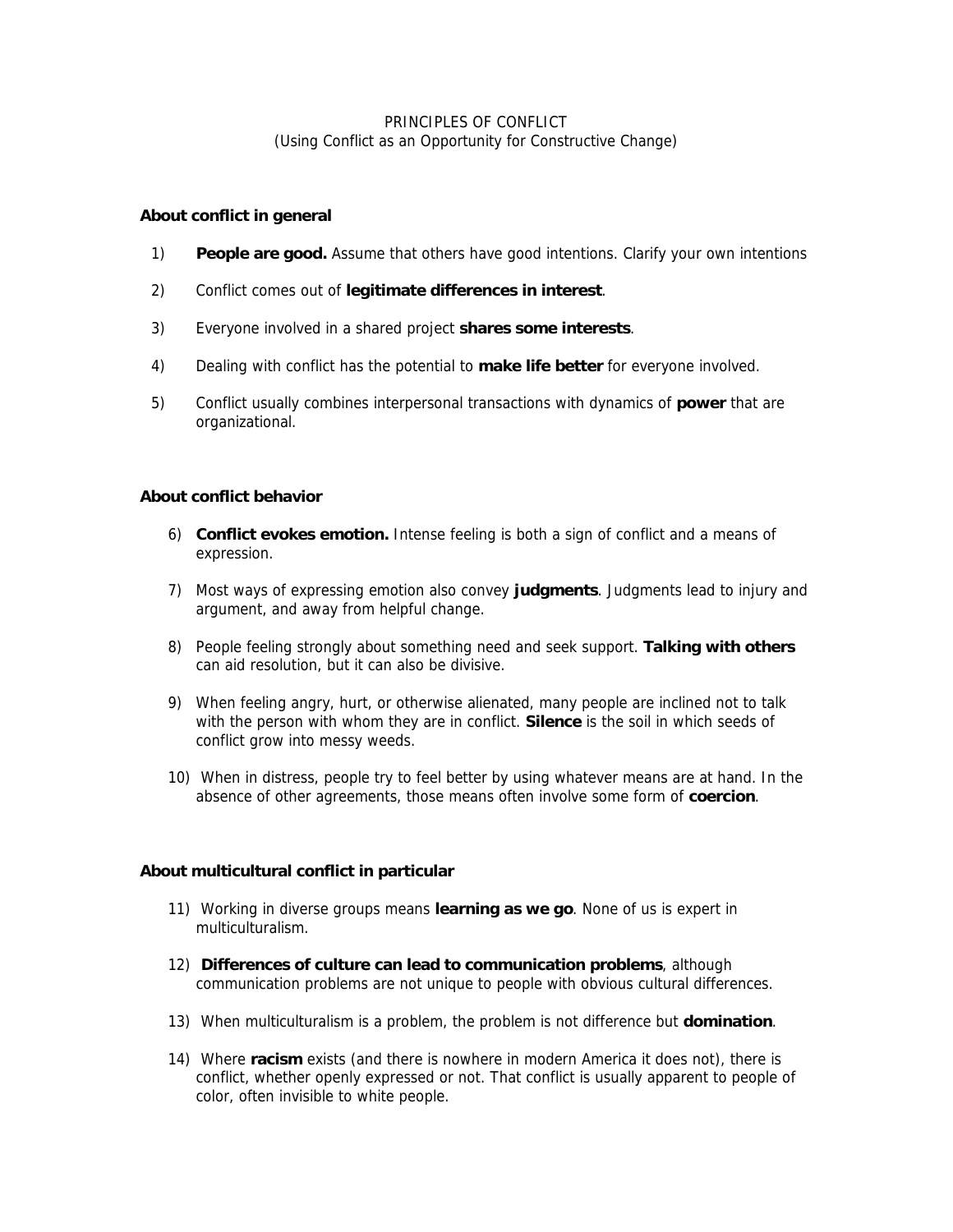### **Approaches to addressing conflict constructively**

- 15) State clearly your **shared goals**. Being aware of common reasons for working together helps motivate one to do the hard work of resolving conflict.
- 16) Assume **equal rights** that is, everyone has the same right to satisfaction.
- 17) Make clear agreements about **fundamental working principles** (for instance, about decision-making, information-sharing, distribution of work loads, etc.)
- 18) Know that you don't know other people's interests, cultures, feelings, perceptions, and **believe them when they tell you**.
- 19) Work out an explicit **conflict resolution policy** in advance of the need to use it.